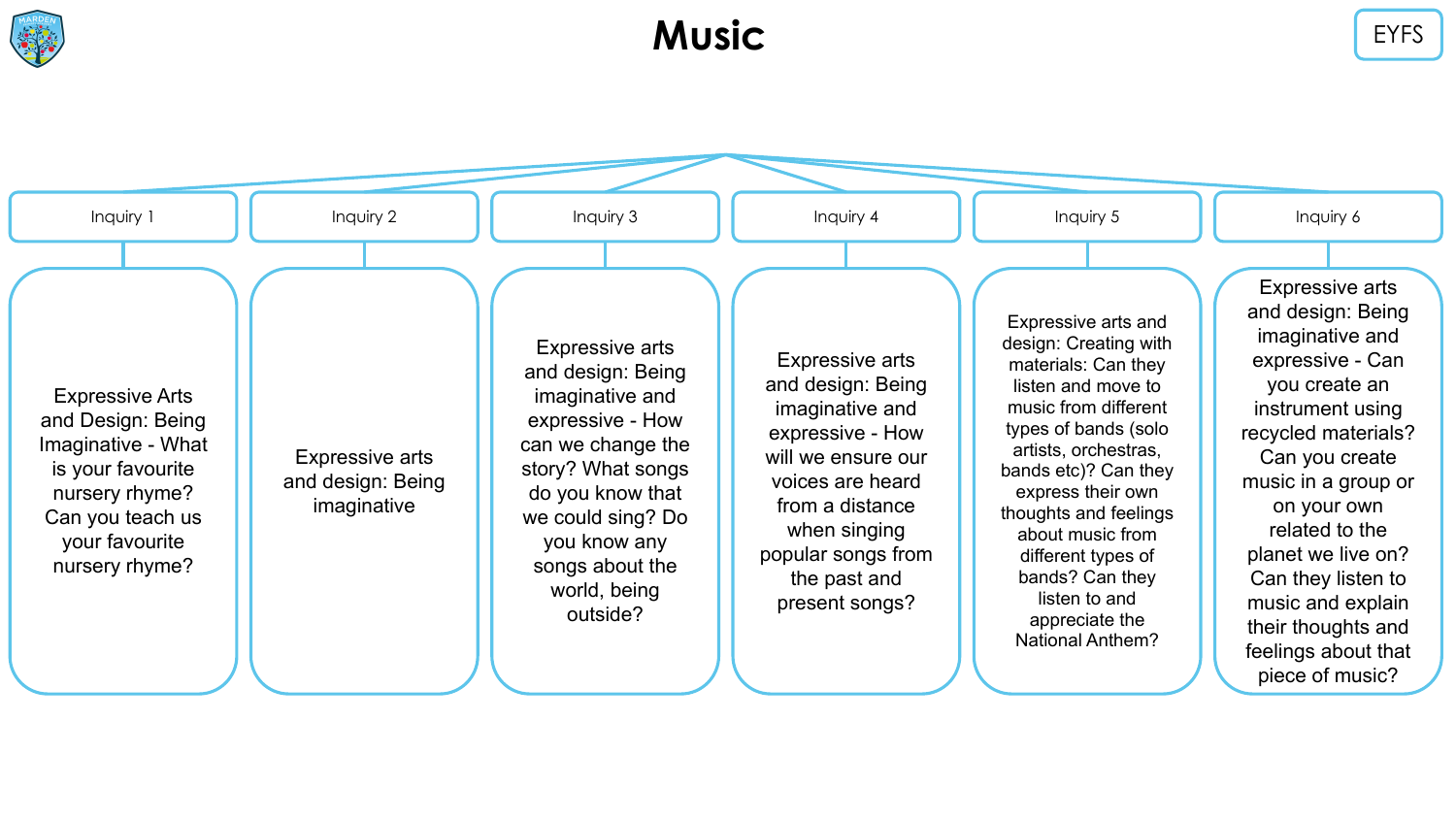

#### **Music** Y<sub>1</sub>

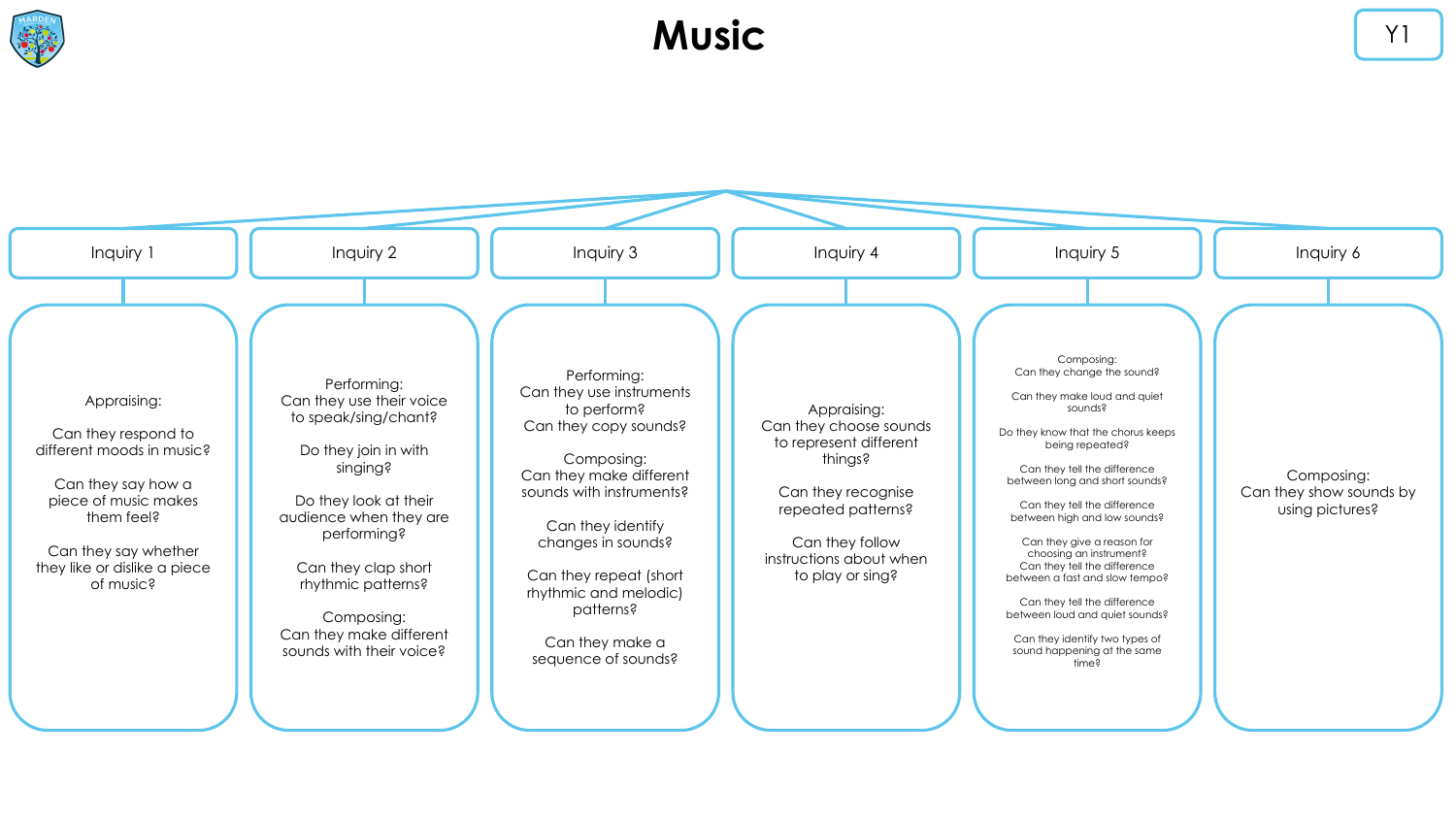

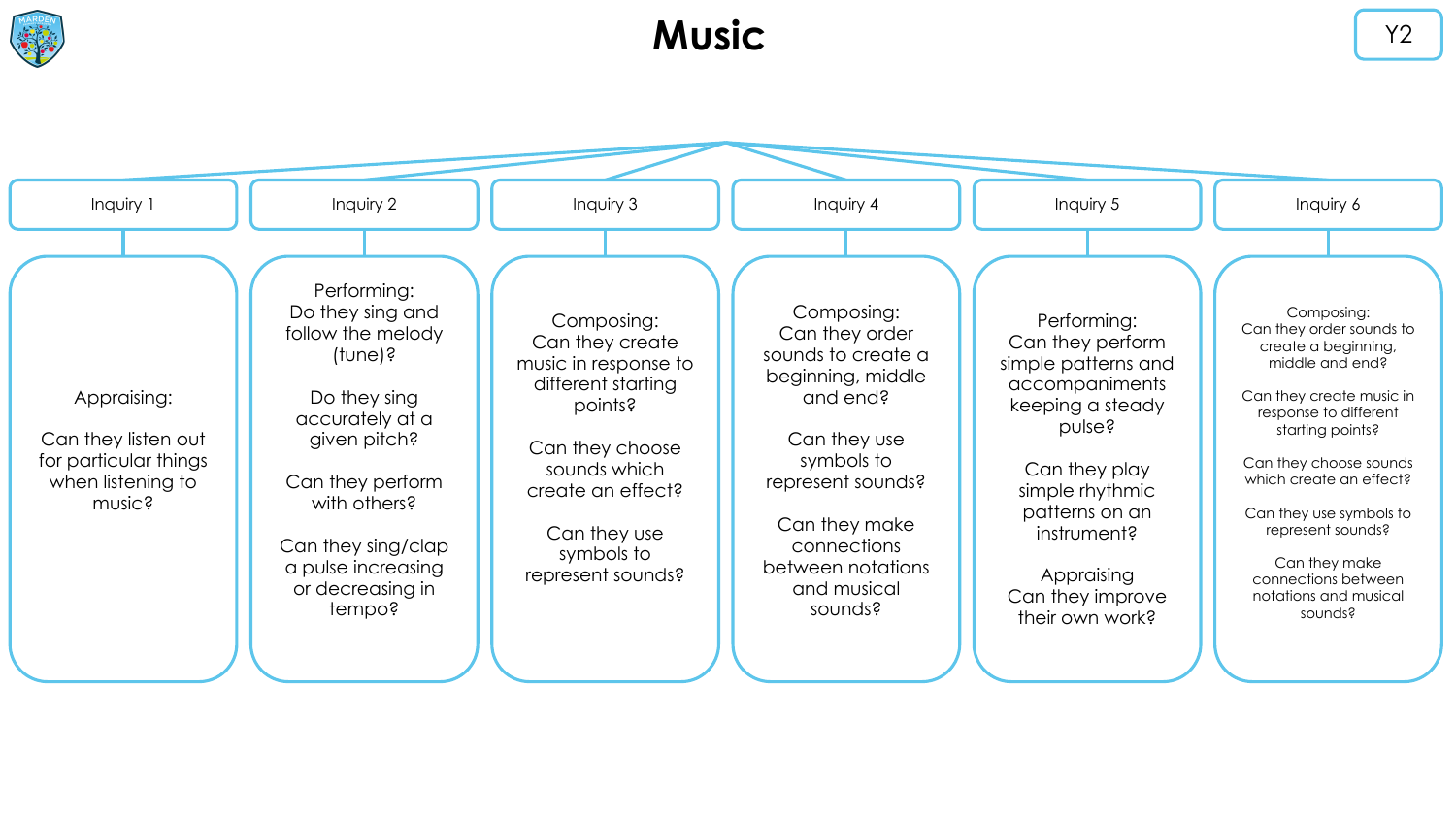

## **Music** Y3

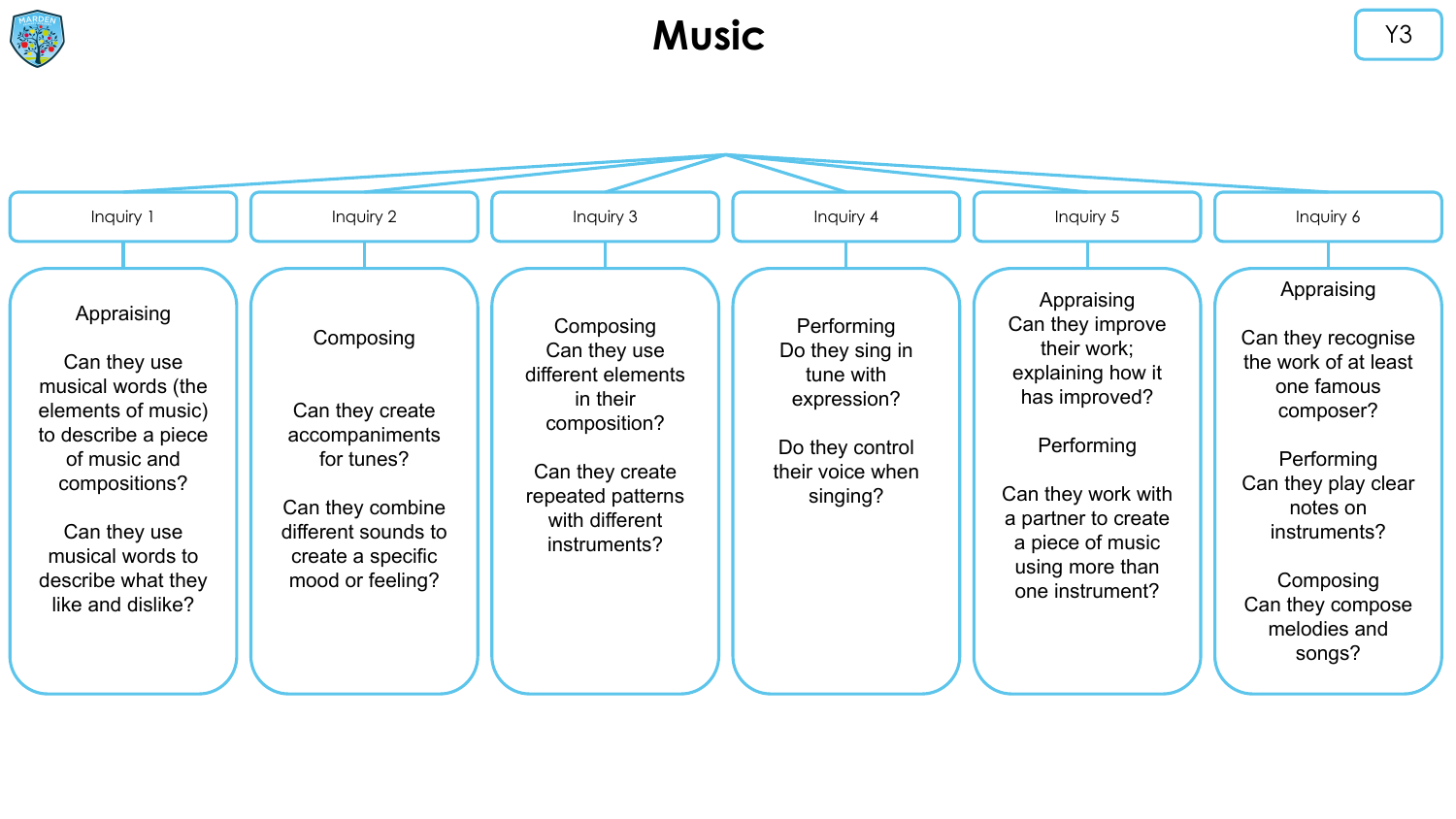

# **Music**

| Inquiry 1                                                                                                                                                                                                                                                          | Inquiry 2                                                                                                                                                                               | Inquiry 3                                                                                                                                                                                                                                                                                  | Inquiry 4                                                                                               | Inquiry 5                                                                                                                                                                                                 | Inquiry 6                                                                                                                                                                                                            |
|--------------------------------------------------------------------------------------------------------------------------------------------------------------------------------------------------------------------------------------------------------------------|-----------------------------------------------------------------------------------------------------------------------------------------------------------------------------------------|--------------------------------------------------------------------------------------------------------------------------------------------------------------------------------------------------------------------------------------------------------------------------------------------|---------------------------------------------------------------------------------------------------------|-----------------------------------------------------------------------------------------------------------------------------------------------------------------------------------------------------------|----------------------------------------------------------------------------------------------------------------------------------------------------------------------------------------------------------------------|
| Appraising:<br>Can they start to<br>identify the<br>character of a<br>piece of music?<br>Can they describe<br>and identify the<br>different purposes<br>of music?<br>Can they begin to<br>identify with the<br>style of work of<br>Beethoven, Mozart<br>and Elgar? | Performing:<br>Can they perform a<br>simple part<br>rhythmically?<br>Can they sing<br>songs from<br>memory with<br>accurate pitch?<br>Can they improvise<br>using repeated<br>patterns? | Composing:<br>Can they use<br>notations to record<br>and interpret<br>sequences of<br>pitches?<br>Can they use<br>notations to record<br>compositions in a<br>small group or on<br>their own?<br>Appraising:<br>Can they explain<br>the place of silence<br>and say what effect<br>it has? | Composing:<br>Can they use<br>standard notation?<br>Can they use their<br>notation in a<br>performance? | Composing:<br>Can they explore<br>and use sets of<br>pitches, e.g. 4 or 5<br>note scales?<br>Appraising:<br>Can they begin to<br>identify with the<br>style of work of<br>Beethoven, Mozart<br>and Elgar? | Appraising:<br>Can they identify<br>how a change in<br>timbre can change<br>the effect of a piece<br>of music?<br>Performing:<br>Can they use<br>selected pitches<br>simultaneously to<br>produce simple<br>harmony? |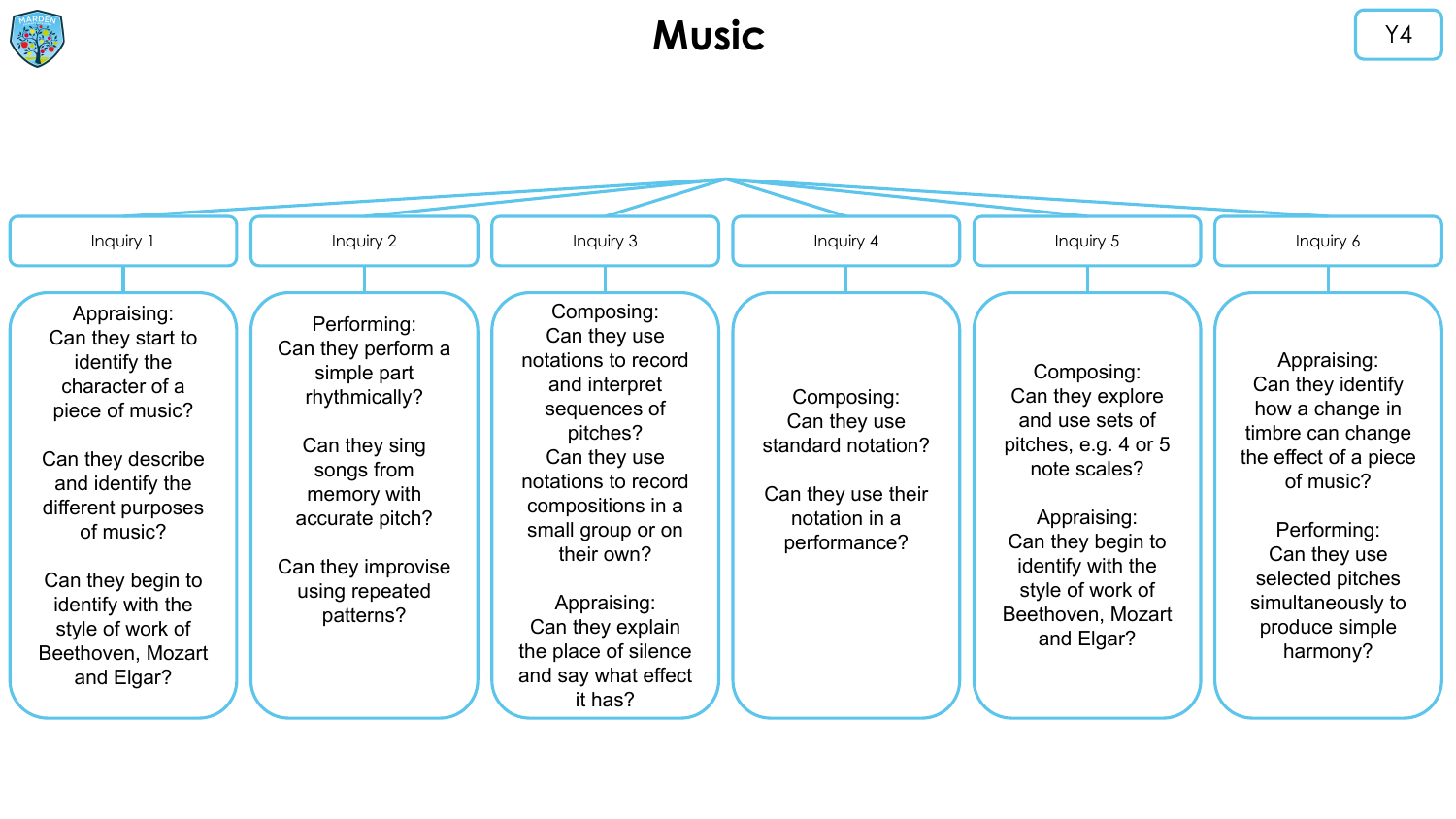

# **Music**

| Inquiry 1                                                                                                                                                                                                            | Inquiry 2                                                                                                                                                                                                                                          | Inquiry 3                                                                                                                                                                                                                                                           | Inquiry 4                                                                                                                                                                                                                                                                                                                                 | Inquiry 5                                                                                                                                                                                                         | Inquiry 6                                                                                                                                                                               |
|----------------------------------------------------------------------------------------------------------------------------------------------------------------------------------------------------------------------|----------------------------------------------------------------------------------------------------------------------------------------------------------------------------------------------------------------------------------------------------|---------------------------------------------------------------------------------------------------------------------------------------------------------------------------------------------------------------------------------------------------------------------|-------------------------------------------------------------------------------------------------------------------------------------------------------------------------------------------------------------------------------------------------------------------------------------------------------------------------------------------|-------------------------------------------------------------------------------------------------------------------------------------------------------------------------------------------------------------------|-----------------------------------------------------------------------------------------------------------------------------------------------------------------------------------------|
| Appraising:<br>Can they identify<br>how a change in<br>timbre can change<br>the effect of a piece<br>of music?<br>Performing:<br>Can they use<br>selected pitches<br>simultaneously to<br>produce simple<br>harmony? | Performing<br>Do they breathe in<br>the correct place<br>when singing?<br>Can they sing and<br>use their<br>understanding of<br>meaning to add<br>expression?<br>Can they maintain<br>their part whilst<br>others are<br>performing their<br>part? | Composing<br>Can they change<br>sounds or organise<br>them differently to<br>change the effect?<br>Can they compose<br>music which meets<br>specific criteria?<br>Appraising<br>Can they explain<br>why they think their<br>music is successful<br>or unsuccessful? | Performing<br>Can they perform 'by<br>ear' and from simple<br>notations?<br>Can they improvise<br>within a group using<br>melodic and rhythmic<br>phrases?<br>Composing<br>Can they choose the<br>most appropriate tempo<br>for a piece of music?<br>Appraising<br>Can they choose the<br>most appropriate tempo<br>for a piece of music? | Performing:<br>Can they recognise<br>and use basic<br>structural forms<br>e.g. rounds,<br>variations, rondo<br>form?<br>Composing:<br>Can they use their<br>notations to record<br>groups of pitches<br>(chords)? | Composing<br>Can they use a<br>music diary to<br>record aspects of<br>the composition<br>process?<br>Appraising<br>Can they suggest<br>improvements to<br>their own or others'<br>work? |